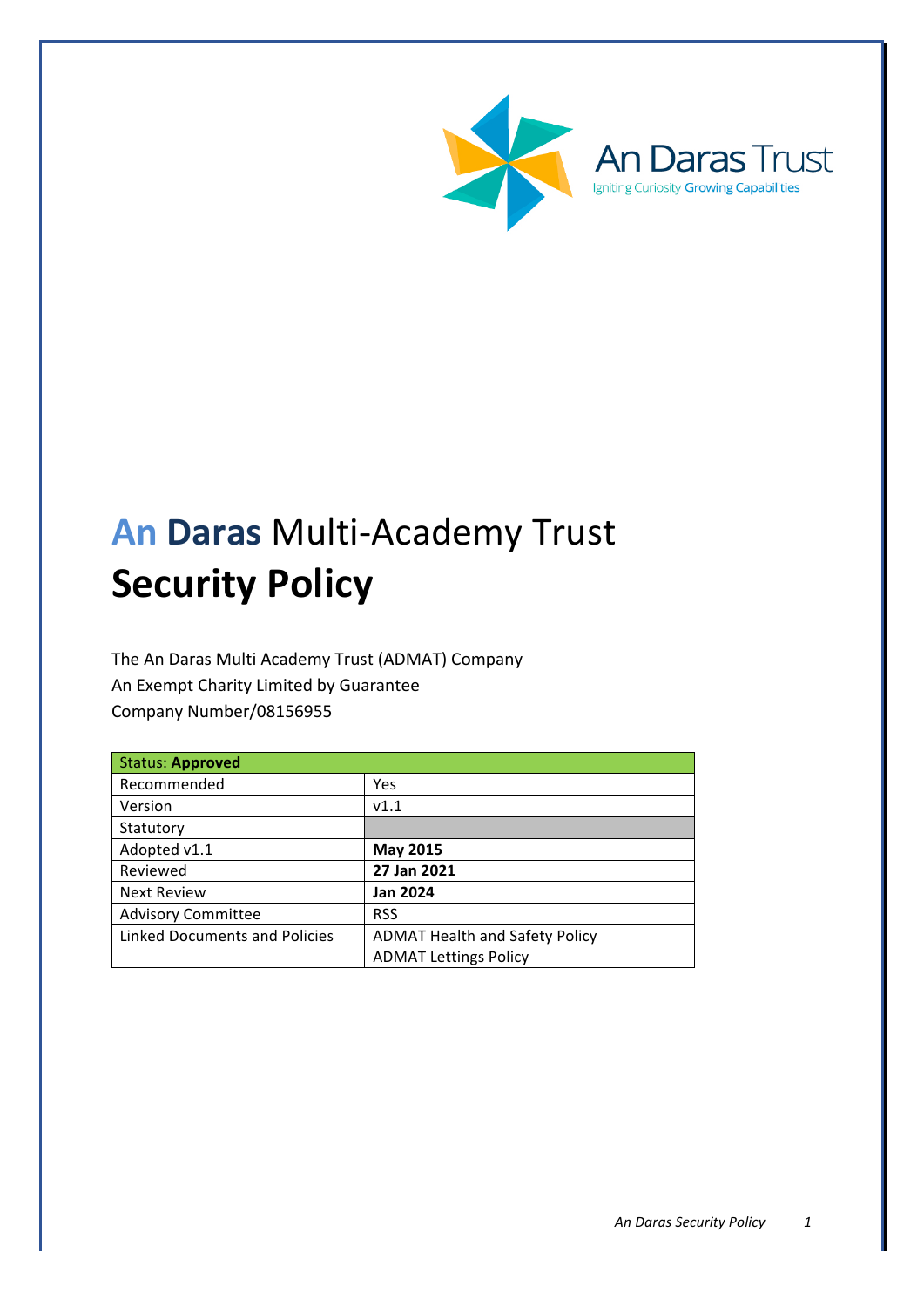# **An Daras Multi Academy Trust**



# **Trust Security Policy**

# **Section A: Aspects covered by this Policy**

- 1. Access control (site)
- 2. Access control (buildings)
- 3. Trespass on site
- 4. Traffic controls
- 5. Break and lunchtime procedures
- 6. Lone working
- 7. Personal safety
- 8. Criminal damage
- 9. Safety of property
- 10. Personal property
- 11. Security of cash
- 12. Insurance
- 13. Verbal or physical abuse
- 14. CCTV
- 15. School lettings / extended school use
- 16. Fire detection systems/ arson prevention
- 17. Offensive weapons
- 18. Bomb threats
- 19. Reporting security incidents
- 20. Additional security issues for schools
- 21. Emergency contacts
- 22. School opening hours.
- Appendix  $A G$ uidance regarding bomb threats

Appendix B - School Safety Induction for Visitors, Voluntary helpers and Hirers of the school premises.

Appendix C – School Safety Induction for Contractors

# **Section B: The Policy Statement**

An Daras is committed to providing a safe and secure working, teaching and learning environment for all staff, pupils, local governors, contractors and visitors on our sites. It aims to develop, promote, communicate, and encourage a positive culture within the academy trust, which recognises the importance and relevance of Risk Management and Security strategies.

The Trust understands that whilst there is a need to promote an open and welcoming environment on trust sites, there is also a responsibility to address all security and personal safety-related issues. This will ensure protection of the schools staff, students, visitors and contractors, as well as its physical assets. 

The 'School Management Team' referred to in the document, is defined as the Executive Head Teacher/Head Teacher and/or Head of School, Senior Leadership Team and Local Governing Body for each specific school.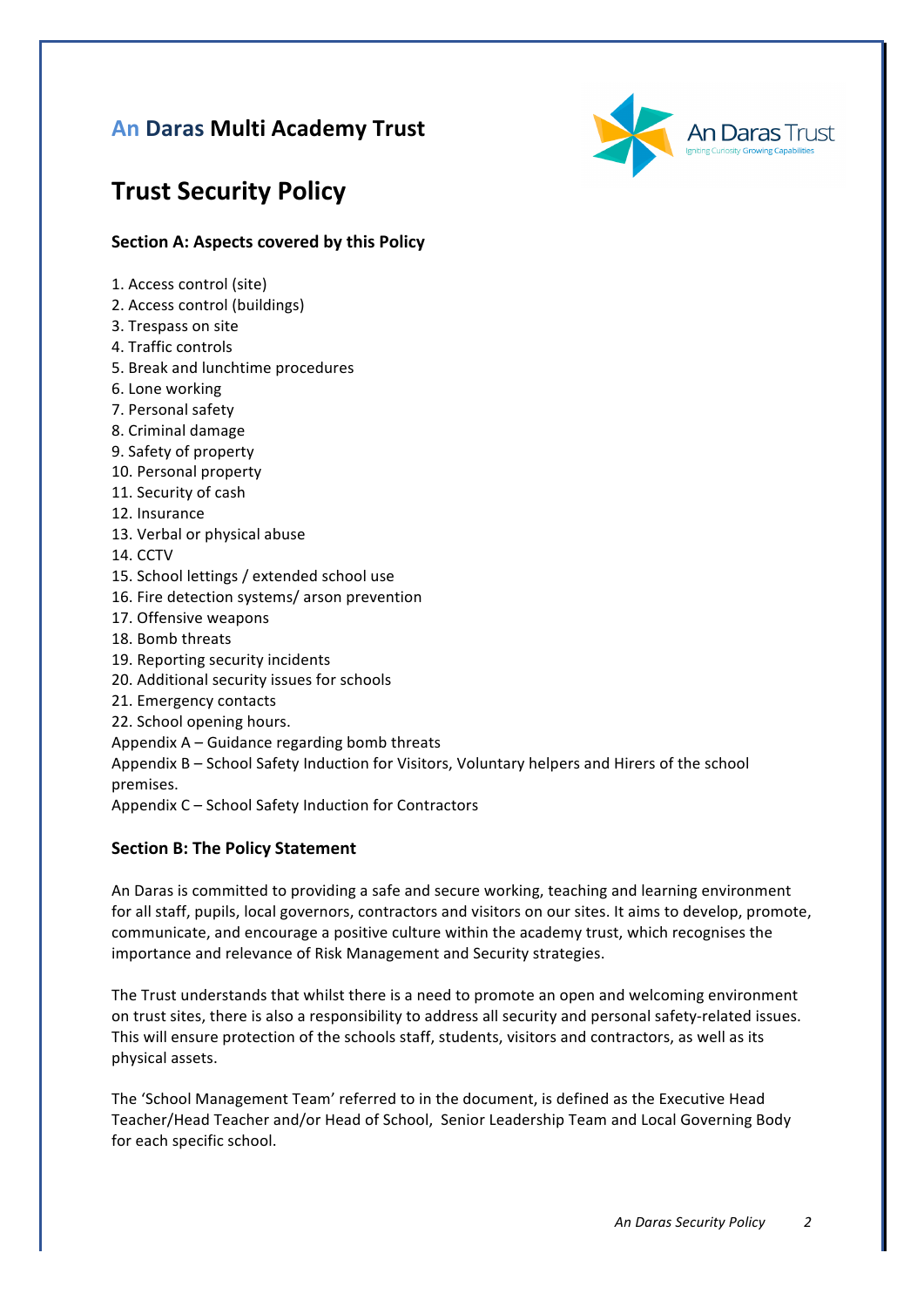# **Review of Policy and Procedures**

The Trust Security Policy and any accompanying procedures will be reviewed on a bi-annual basis along with the Trust Health and Safety Policy.

# **Section C: Responsibilities/ Organisation**

The Security Policy is to be used alongside the Trust current Health and Safety Policy. As outlined in the Health and Safety policy, roles and responsibilities will be nominated to the person through job role, position and/or title.

The Security Policy will be held in the Risk Management folder. It will be reviewed on a bi-annual basis along with the Health and Safety Policy, or sooner if change or alterations occur.

The security within the working environment is the responsibility of everybody who uses the site. Regular checks, reports, and self-assessments are carried out through the working year, the results of which are used to assist with a rolling security plan and updating of the Security Policy.

Trust/School staff will be informed of the overall security arrangements both formally and informally and updated with any security issues if or when they occur. This will be done through regular senior leadership team meetings, Key Stage meetings or TA/premises staff meetings and through the staff induction process for all new trust staff.

# **Section D: Arrangements**

# 1. Access control (Site)

Adequate arrangements to secure the individual site will be assessed by the individual school leadership team. A rolling programme will be in place to ensure that any additions and/or maintenance to the perimeter are addressed. Current controls that are in place, such as gates and pedestrian entrances should be shut or locked, whenever possible, both during and out of school hours. Any arrangements for lettings or extended school activities will be arranged on a separate basis and must take into account the requirements of the Trust Lettings Policy and the Trust **Tackling Extremism and Radicalisation Policy.** 

#### **2. Access control (Buildings)**

All the appropriate signage should be displayed throughout the individual school site directing visitors, staff and pupils to the designated entrances that are to be used to access the building. All of these doors should, wherever possible, have access control measures in place for use during the school day. Staff should check these measures at regular times to ensure they are in working order and have not been compromised. All staff will ensure that doors and windows to their areas are secured at the end of the working day and that electronically secured doors are shut during the school dav.

The individual school leadership team, on at least an annual basis, will ensure the current measures are appropriate and adequate. This process will assess all access control measures to the site with the view to improvement where necessary.

All visitors will have restricted access to the school, reporting to the main reception, using the signing in system at all times. Where possible and if deemed appropriate, visitors will be accompanied by a member of staff at all times.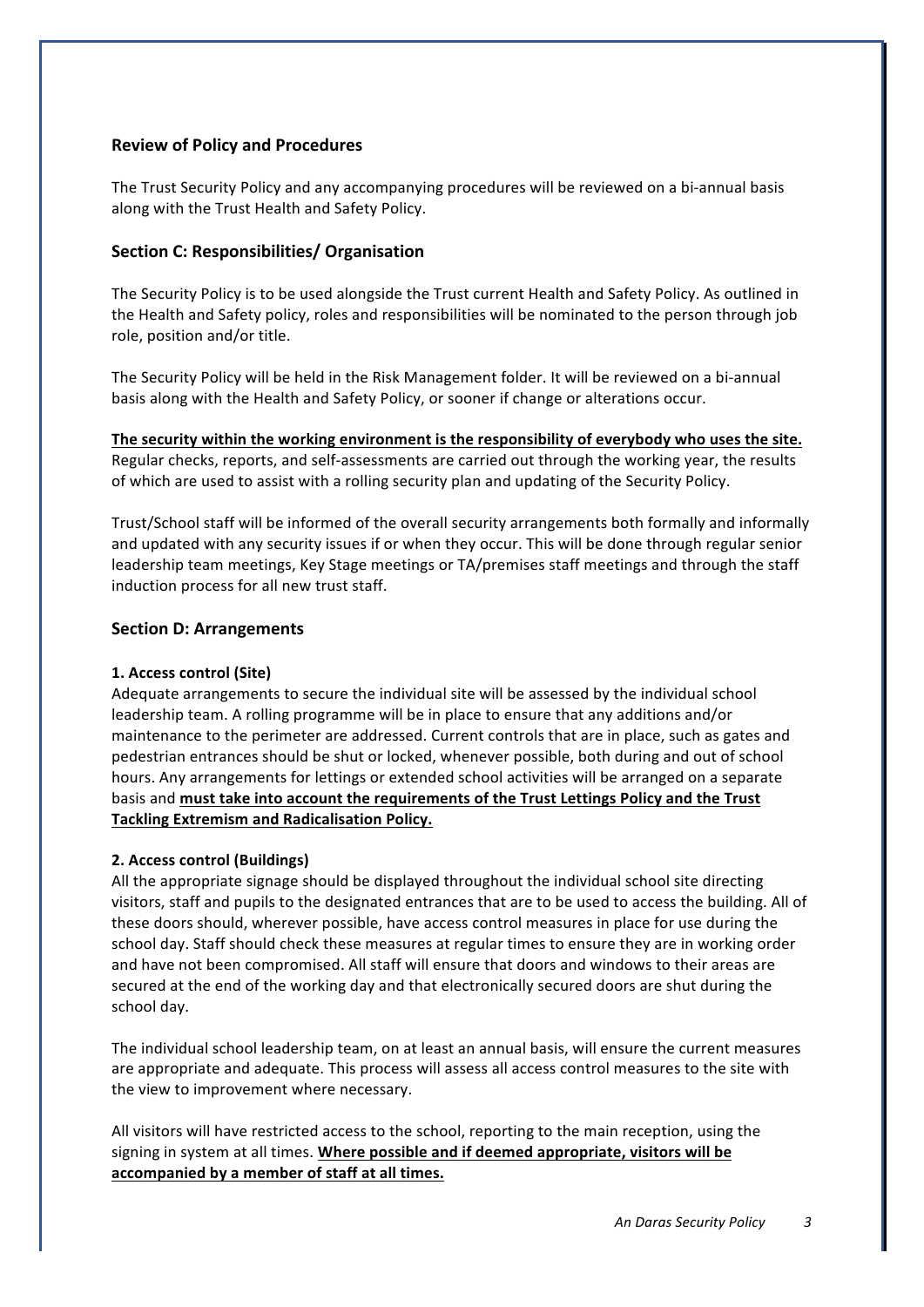When numbered/colour-coded badges are issued staff and visitors should display them at all times. Staff should be aware of the schools procedures and actively question all persons on site if they are un-badged or unknown. 

All contractors should be made aware of the Trust's policy for 'contractors working on site.' A nominated person (normally the Head Teacher/Head of School but this may be delegated to another member of staff) will be in charge of the contractors, ensuring they are aware of any security related issues, which may be effected by their work. Assessment should be made of all areas if such work will breach the current access control measures in place.

All pupils entering the school premises later than the dedicated time of arrival must report to the main reception, registering in through the school system and process.

Any child leaving the site before the dedicated time should only be allowed to do so with prior arrangement through an appropriate member of staff and parents/guardians they must be signed out using the signing in/out log. No pupil should be allowed to leave the school unless contact has been made with parents/guardians via written or verbal permission/agreement, or unless specific circumstances prevail. 

Keys for the school will be given out under the agreement of the school leadership team, limiting master keys to a restricted number where possible. Key security will be monitored on site by using a key inventory. All staff, allocated keys, will appear on the list, which should be updated if staff leave, or further keys are issued.

All spare keys should be securely locked away and covered by the intruder alarm system out of school hours. All access to spare keys should be logged.

#### **3.** Trespass on site

The individual school and its grounds are private property and not for general public access.

Any person who enters the school site without permission or a bona fide reason is a trespasser and should be asked to leave. If a trespasser refuses to leave the school premises and grounds, causes a disturbance, or enters after being asked to leave, the staff member should report this to the Executive Head Teacher/Head Teacher, Head of School and/or notify the police.

**Staff should avoid any confrontation with the offender/s.** Signage regarding trespass, where appropriate, should be in place around the site.

## **4. Traffic Controls**

All drivers need to be aware that pupils may be in or near the car parking area. Only vehicles with appropriate permission should be using the school car park (School/Pre-school staff, disabled badge holders, professional visitors, and approved contractors).

Parents should not park in the school car park unless they have specific permission from the Head Teacher/Head of School. Any unknown vehicle or occupant needs to be logged and politely challenged as to why they are on the school site.

The site speed limit is 5 miles per hour and this must be observed at all times. Where possible cars should be reversed into a space and driven out. No vehicle parking should be outside designated bays, nor should they impede the transit of emergency vehicles.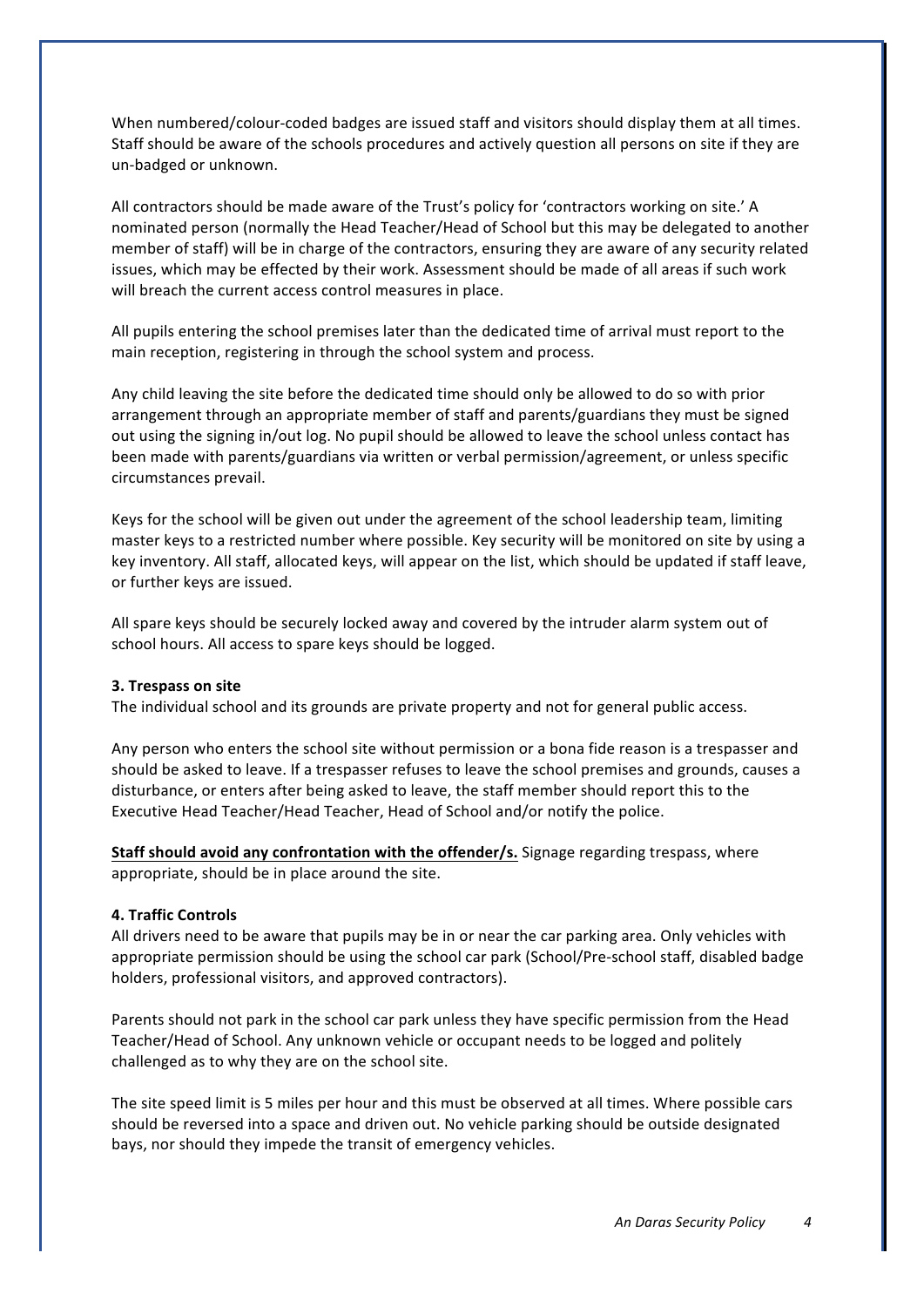# **5.** Break and lunch time procedures

The school leadership team will make the appropriate arrangements for the supervision of the pupils during break and lunch times. This information will be given to all staff, including any part time/temporary staff on duty at such times.

These procedures should be in written form, known and available to all staff. These arrangements will be under the operational control of a designated senior MTA.

## **6. Lone working**

The Trust has in place a Lone Working Policy which all staff should be made aware of at each specific school within the trust. Staff undertaking tasks involving lone working should have a personal risk assessment in place.

All lone working tasks should be discussed with the school leadership team before they start.

# **7. Person safety – staff, pupils, visitors**

The school leadership team on a regular basis will review all of the current access control measures, to include limited access control out of school hours. Exterior lighting should be present by all access and egress areas including the car park and other vulnerable areas.

Information and instruction will regularly be given to both staff and pupils regarding the importance of personal safety whilst on site.

The pupils will receive information or messages on local safety concern issues as and when required. This will be passed on through the school leadership team in a way deemed appropriate at the time. Information may be passed to staff, parents and pupils or just a single part of the school community.

# All incidents breaching personal safety must be reported to the school leadership team as soon as possible and the incident must be recorded in writing using the appropriate recording templates.

All staff should be aware of their actions in case of emergency. Written procedures should be in place to ensure lines of communication such as internal/external telephone lines, portable radios, personal attack alarms or any other system used on the school site are adequate.

Communication issues should also be addressed in the lettings and extended school procedure for each individual school within the Trust.

#### **8. Criminal damage**

If criminal damage occurs on a Trust site, personal safety and security for the site may have been breached. All damage must be reported to the school leadership team via the Incident Report forms and the police gaining a crime number, where required.

Any damage done must be assessed to ensure that access control measures are still in place, and that the damage will be attended to by Property Services / contractors used by the Trust as quickly as possible. Temporary arrangements should be in place if the damage cannot be returned to 'full standard' straight away.

#### **9.** Safety of property

The individual school sites are generally protected by an intruder alarm system, which is serviced by annual contract. The alarm system is in line with the Schools All Risks Insurance Criteria.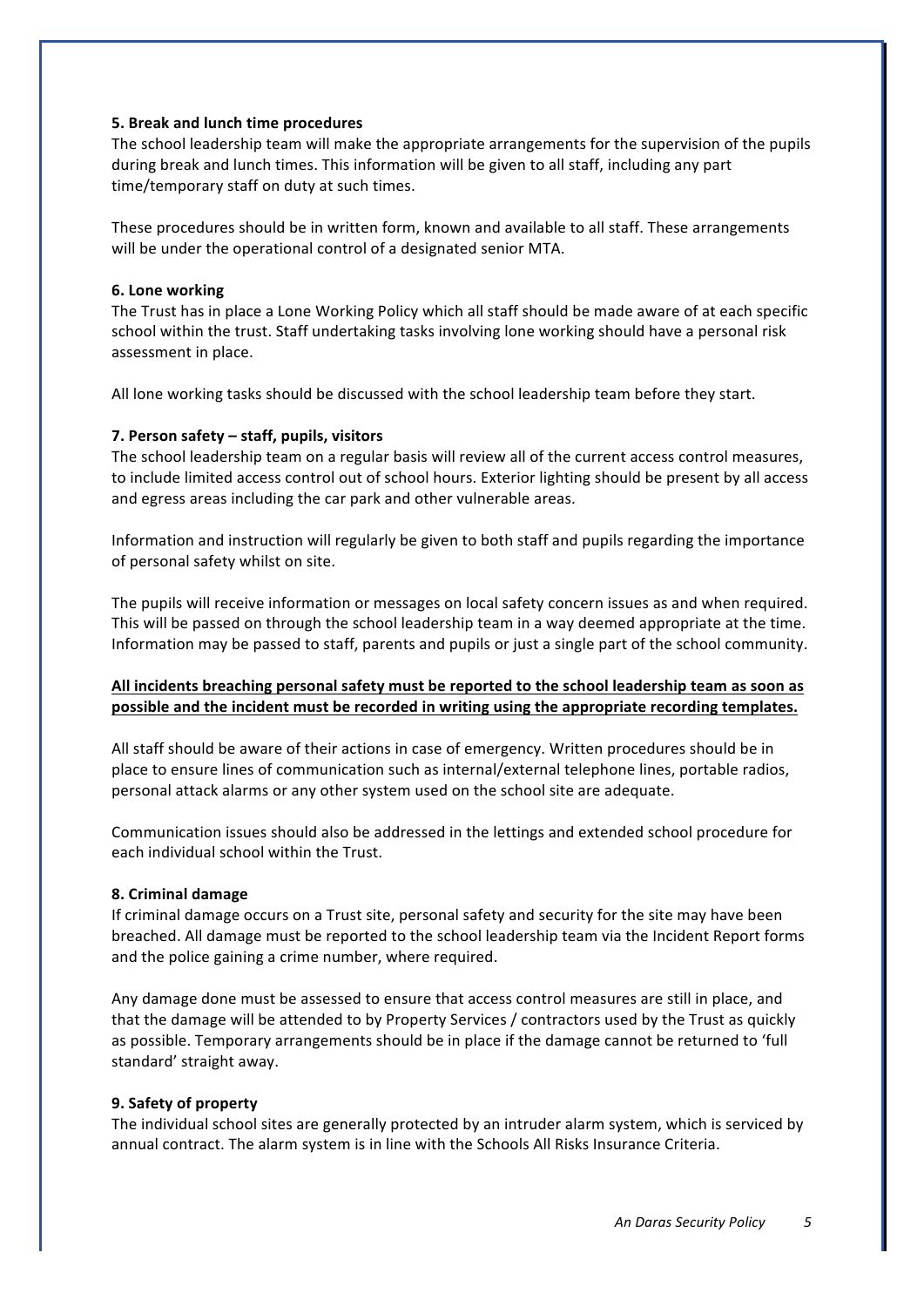The alarm should be used at all times outside of the school day. Where possible, the alarm zoning facility will be used during lettings and/or out of hour's activities, increasing security to unused buildings/rooms also adding to the personal safety of the staff at such times.

The site caretaker/manager will ensure that the alarm is in full working order by carrying out regular visual checks of the system. An annual or six-monthly service will also be completed by an approved Trust contractor.

All items belonging to the school of significant value must be security marked using the Parago Asset Management System. All items should appear on the Asset Management Register, which is updated as required by office staff.

#### **10. Personal Property**

All pupils are asked not to bring personal property of value into school. Arrangements will be made for the safeguarding of equipment brought in to the school by pupils when required for use in lessons (e.g. musical equipment) or for use after school (mobile phones). This will be in agreement with a staff member and the pupil.

Staff are responsible for all their own personal valuables brought onto site (including mobile phones, glasses and IT equipment). These should be locked away securely at all times if possible. Staff are reminded that no items of value should be left in vehicles in the car park.

Visitors are reminded that the Trust is not responsible for the loss of any personal item/s.

# 11. Security of cash being held on site

All cash on an individual school site or Trust Central Office will be kept to a minimum. Keys to any secure area including the safe will be limited to nominated staff only. All cash should be counted in a secure area with adequate arrangements made for cash collection or deposit.

All staff handling cash including anyone taking cash to the bank should have a risk assessment for the task. All amounts of cash held on site should be covered by the nominated amount within the insurance criteria. Money will be banked at least on a weekly basis or as agreed with the leadership team. 

Pupils will be discouraged from bringing money on to a Trust site, unless for a specific reason.

#### **12. Insurance**

The Trust Central team will ensure that the relevant level of insurance is in place to cover both the cost of loss or damage to property and its contents.

As part of the Asset Management System, a current inventory of all the relevant property at each site will be held both on site and by the Trust Central Office. This will be updated as and when required. 

# 13. Verbal or physical abuse – to staff and/or pupils

The Trust will follow Local Authority guidelines. All such incidents must be recorded via the Accident/Dangerous Incident Report form available and on the individual school Anti-Bullying Log/Racial/Homophobic Harassment Incident Log. This up-to-date log must be available for scrutiny by Trust leaders, OFSTED or the LA.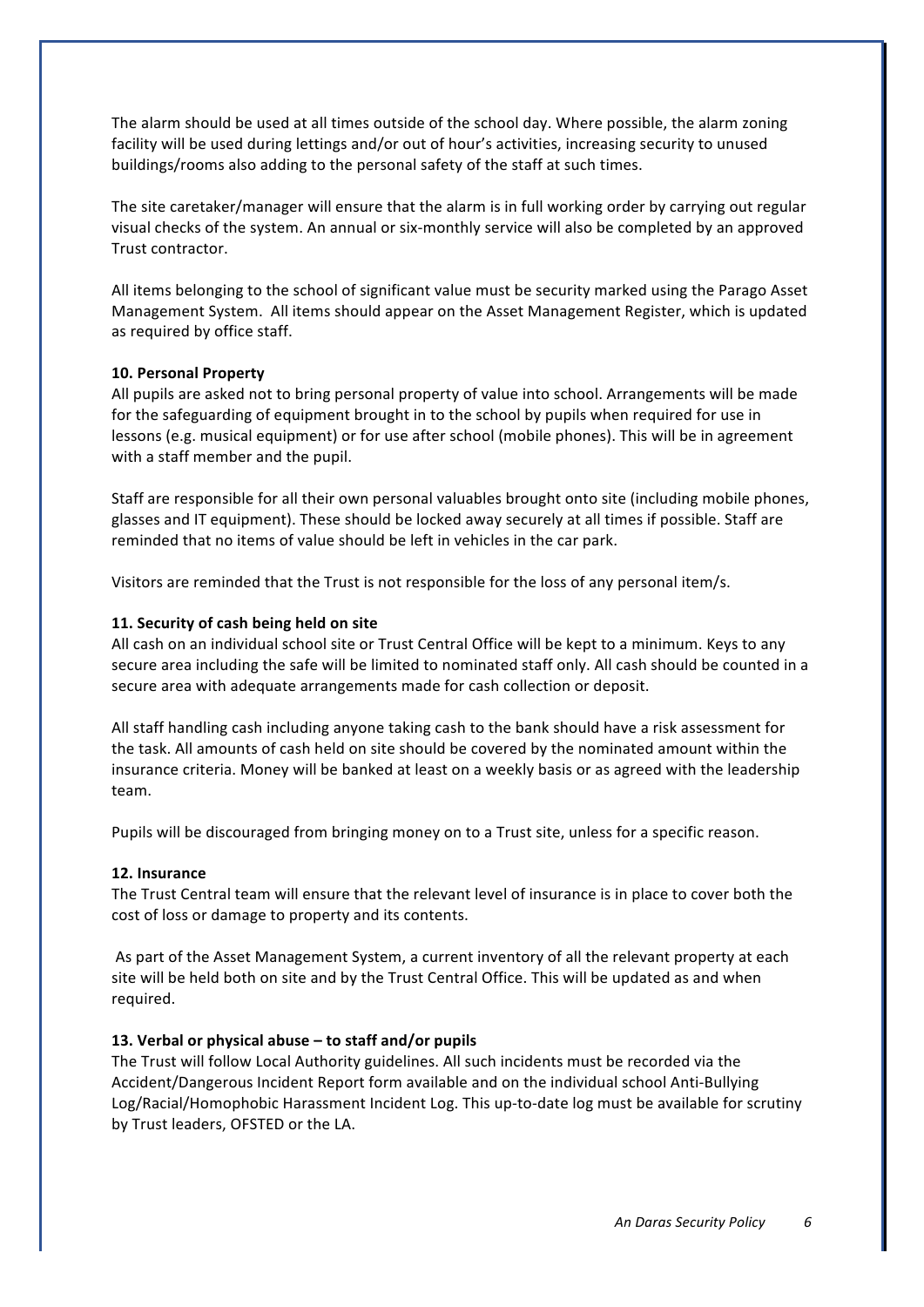# **14. CCTV**

If any form of CCTV system is put in place on an individual school site, signage will be displayed. A CCTV system must be fitted by an approved contractor with the advised service/ maintenance agreement in place through the Trust Central Office.

Contact with the current Trust Safety and Premises Risk Management consultants to obtain best practice with regards to systems, design and cost.

## 15. School lettings/ extended school use

Where a Trust site is used for lettings, the Trust Lettings Policy must be used/followed by the school leadership team and distributed to all of the hirers.

All arrangements for the individual school security will be discussed for each letting, highlighting any additional systems in place for the duration of the letting. Particular regard will be given to personal safety. 

Extended school activities should be assessed with regard to any additional security systems to be in place. 

#### 16. Fire detection systems/ arson prevention

All of the current fire detection and fire alarm systems are tested as advised by Trust Safety and Premises consultants with records kept. Fire drills should be carried out at least on a termly basis, with appropriate records kept. Staff/pupils where appropriate should be made aware of any issues should current procedures change.

Access control will play a part in the arson prevention. Staff will be reminded of the need to limit the amount of combustible items from both in and around the school. At all times staff should following the waste procedures for the site.

All fire including arson, or an attempted arson attack must be reported to the police and LA.

#### 17. Offensive weapons on site

It is a criminal offence to carry an offensive weapon. If there is any doubt the school leadership team will call police to assess the situation.

The police will be called to deal with any person on site who is not a pupil and is suspected of having an offensive weapon. The offender will be reported to the Executive Head teacher/Head Teacher, Head of School/police without confrontation by any member of staff.

Personal safety of the Trust/school staff member is paramount at this time. All incidents of this nature must also be reported to the LA.

#### **18. Bomb threats**

The Trust recognises that any form of bomb threat could have serious consequences for all persons in and around a school site. The individual school will formally set guidelines regarding this with any policies and procedures in place; this should be made available to all staff.

The procedures should include nominated staff to deal with calling the police, organising the evacuation and co-ordinating the whole emergency.